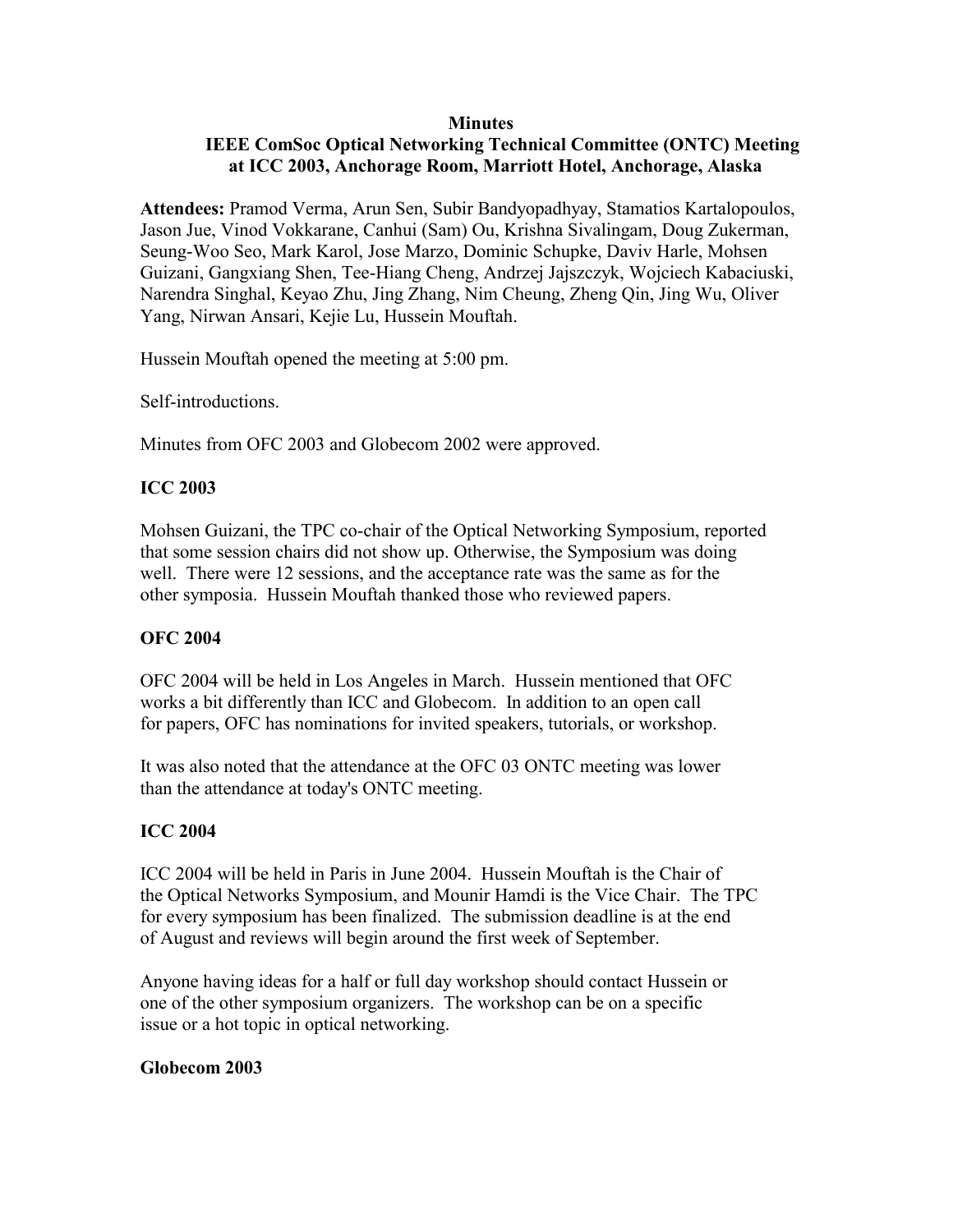Globecom 2003 will be held in San Francisco in December. Ibraham Habib is the Symposium Chair for the Optical Networking Symposium. Doug Zukerman reported that the TPC has approved a workshop on optical networking standards. Six people will serve on the workshop. The format will be three hours panel plus interaction. The panelists represent a range of groups, including carriers, equipment manufacturers, and standards bodies.

### **Workshops**

Workshops should focus on one issue or topic. An example is the OptiComm 03 workshop on OBS. Other possible topics are metro networks, optical standards, and survivable optical networks.

Nim mentioned the Infocom sessions on optical networking. Hussein said that for Infocom, all we can do is provide services to review papers and suggest workshops, as the sessions are not based on sponsorships from individual technical committees.

### **Globecom 2004**

Globecom 2004 will held in Dallas. A tentative technical program is out. There is a symposium on Optical Communications, Networks, and Systems. The Chairs are Andrea Fumagali from The University of Texas at Dallas, and Naoaki Yamanaka from NTT. The Technical Program Chair of the conference is Ted Rappaport, and the Vice-Chair is Tom Chen.

Late self-introductions

## **Standards**

Doug Zukerman reported on OIF. Meetings are quarterly, with the last meeting about a week ago at Scottsdale, AZ. The booth and demo at OFC were successful. OIF covers issues related to UNI, NNI, tunable lasers, and interfaces. Based on the OFC demo, updates are being made to the UNI specifications, and features for UNI 2.0 are being proposed. Ideas for new projects were also discussed at the OIF meeting. One important issue is security requirements for optical interfaces. The next meeting will be in Ottawa at the end of July, and the 4th quarter meeting may be in Berlin, but it is not confirmed. An OIF press release will come out some time this week, possibly in LightReading.

There was a strategy session regarding the role of OIF. The emphasis of OIF is internetworking rather than new standards. OIF also covers new implementations for internetworking.

Nim asked about the OFC OIF demo at OFC. Doug couldn't attend OFC, but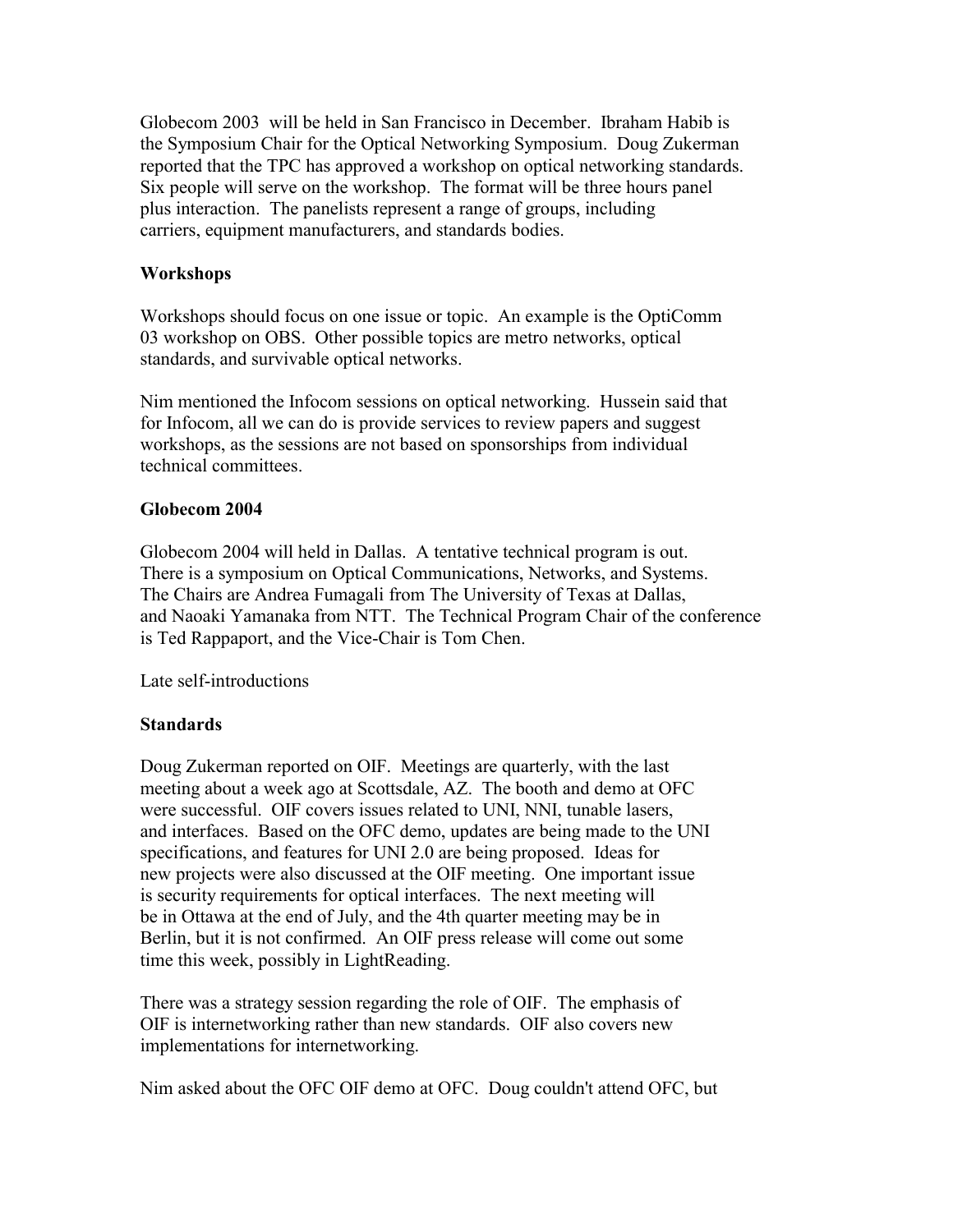referred to the OIF website (oiforum.com). Nim mentioned that it is important for researchers to keep track of what OIF and industry are doing.

## **Publications**

Nim reported on the launch of the JSAC optical series. Vincent Chan is the editor in chief of the series. The call for papers was issued at the end of 2002, and there was a good response. 100-120 papers were received in four months, and reviews are almost complete for the first issue. The first issue will come out near September. Based on number and quality of submissions, there will be 2 or 3 issues per year. Submissions are continuous. In a few years, if the series is successful, it may get its own transactions.

Stamatios reported on the status of the IEEE Communications Magazine Supplement and Optical Series. The lightwave series has four issues per year and is embedded in IEEE Communications. The Optical Communications quarterly supplement to IEEE Communications is a stand-alone magazine with its own cover and editors. The first issue came out in February and the second came out in May. The supplement has been very successful. There have been several submissions for the August and subsequent issues. The editors are looking for good papers. The papers will be reviewed and be at the same level of IEEE Communications Magazine, with the same restrictions. Articles are limited to 7 figures, 10 references, and very little or no math. Good tutorials are welcomed.

When asked about the difference between the Optical Communications supplement and the lightwave series, Stamatios mentioned that the supplement covers all types of optical networking, while the lightwave series focuses more on technology.

Communications Magazine also has separate special issues in the area of optical networking. There are opportunites for guest editors for these special issues. Potential editors should come up with a proposal and send it to one of the Editors-in-Chief, Roch Glitho or Tom Chen.

# **Other Business**

Elections for the ONTC executives will be held at Globecom 2003 at the end of the year. Typically elections are held every two years, and the current ONTC executives have been serving since Globecom 2001. Also the current executives were assigned rather than elected. The ONTC needs to come up with some procedure for the elections. These procedures are usually administered by the three most recent chairs. However, since the ONTC is relatively new, it has only had one chair. Hussein offered that senior people should serve on an election committee to run the elections. Suggested members would be Hussein Mouftah, Nim Cheung, and Doug Zukerman.